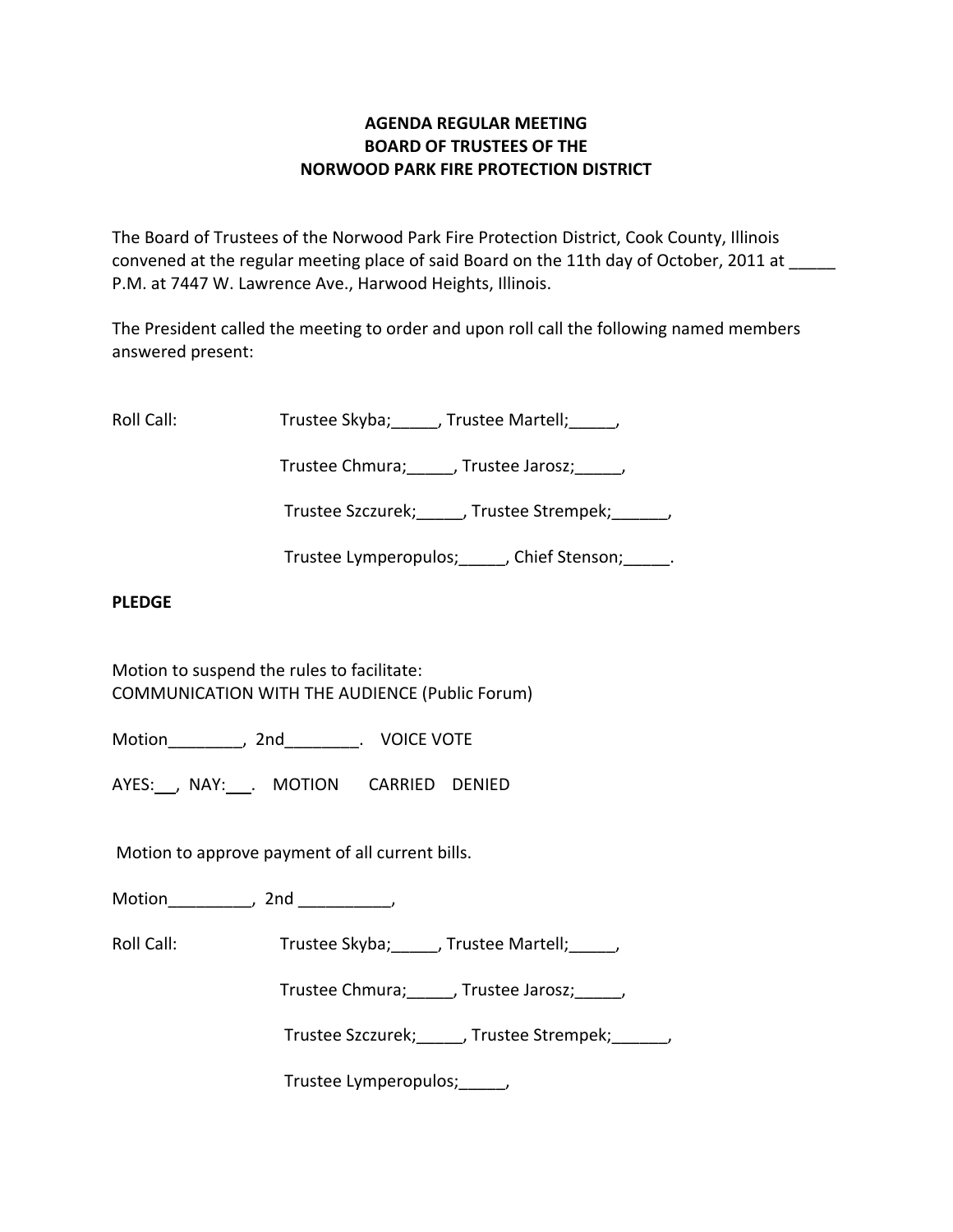Motion to approve the minutes of the Regular meeting held September 13<sup>th</sup>, 2011.

Motion\_\_\_\_\_\_\_\_\_, 2nd \_\_\_\_\_\_\_\_\_\_,

Roll Call: Trustee Skyba; J. Trustee Martell; Trustee Martell;

Trustee Chmura; frustee Jarosz; frustee Jarosz;

Trustee Szczurek; J. Trustee Strempek; J.

Trustee Lymperopulos; fig.

### **TREASURER'S REPORT:**

Motion to approve the Treasurer's report as presented from the Financial Statement for September 2011.

Motion the contract of the contract of the contract of the contract of the contract of the contract of the contract of the contract of the contract of the contract of the contract of the contract of the contract of the con

Roll Call: Trustee Skyba; J. Trustee Martell; Trustee Martell;

Trustee Chmura;\_\_\_\_\_, Trustee Jarosz;\_\_\_\_\_,

Trustee Szczurek;\_\_\_\_\_, Trustee Strempek;\_\_\_\_\_\_,

Trustee Lymperopulos;\_\_\_\_\_,

# **Chief's Report:**

Motion to accept the Chief's Report for September 2011 as presented.

Motion\_\_\_\_\_\_\_\_, 2nd \_\_\_\_\_\_\_\_, VOICE VOTE

AYES; The AYES; ANAY The MOTION CARRIED DENIED

**President's Report:**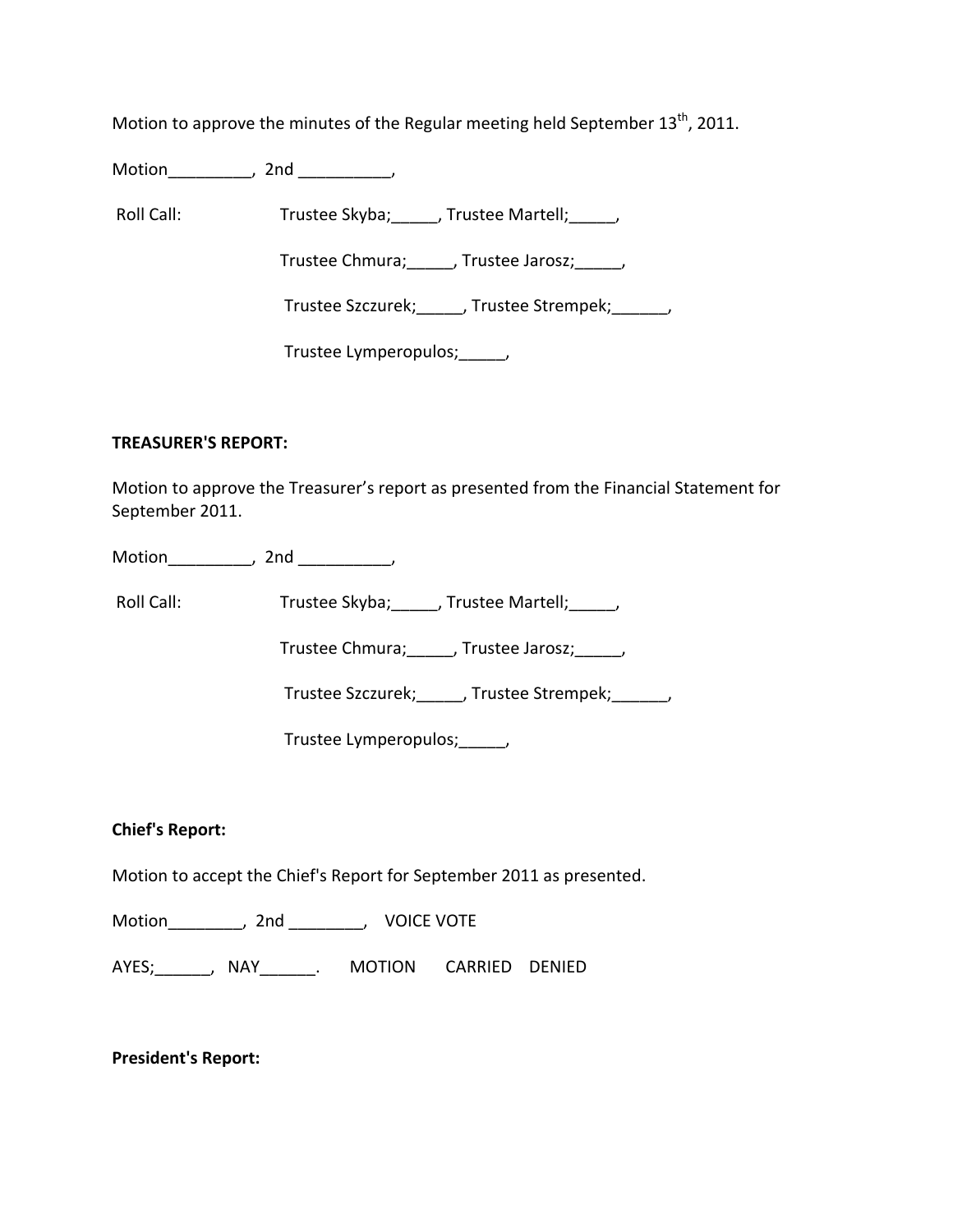#### **Committee Reports:**

Finance Committee‐

Building and Equipment Committee‐

Technology and PR Media Committee‐

Policy Committee‐

Pension Fund‐

**Old Business:**

#### **New Business:**

Motion to approve the purchase of two (2) Hemispherical Loudspeakers, hanging kits and transformers from Radco at a cost of \$1,707.70 plus shipping.

Motion\_\_\_\_\_\_\_\_\_, 2nd \_\_\_\_\_\_\_\_\_\_,

Roll Call: Trustee Skyba; J. Trustee Martell; J. J.

Trustee Chmura;\_\_\_\_\_, Trustee Jarosz;\_\_\_\_\_,

Trustee Szczurek;\_\_\_\_\_, Trustee Strempek;\_\_\_\_\_\_,

Trustee Lymperopulos;\_\_\_\_\_.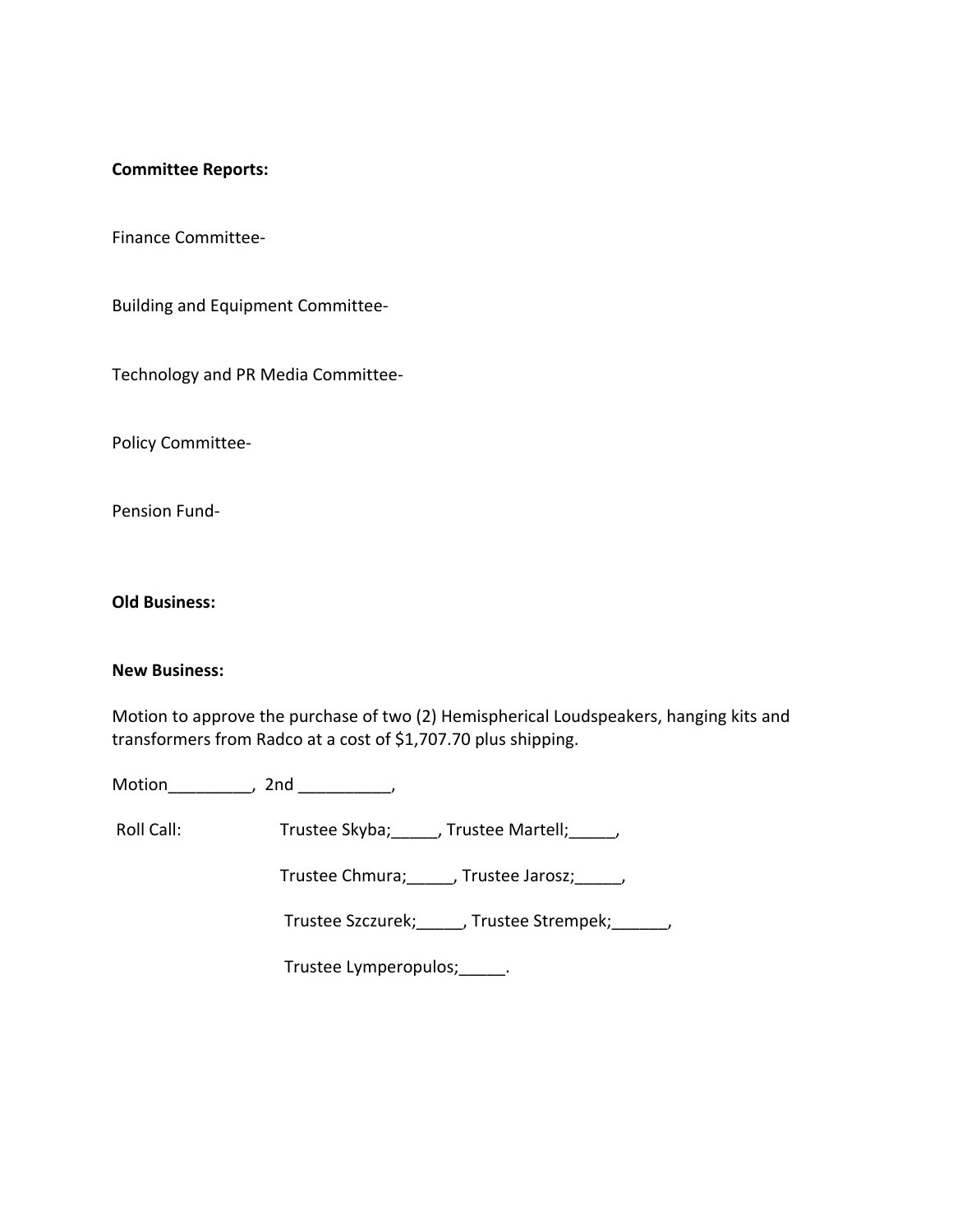Motion to appoint \_\_\_\_\_\_\_\_\_\_\_\_\_\_\_\_\_\_\_\_\_\_\_\_ as Fire Commissioner of the Norwood Park Fire Protection District as of October 1<sup>st</sup>, 2011 until May 2012.

Motion the motion of the motion of the motion of the motion of the motion of the motion of the motion of the m<br>Second motion of the motion of the motion of the motion of the motion of the motion of the motion of the motio<br>

Roll Call: Trustee Skyba; J. Trustee Martell; Trustee Martell;

Trustee Chmura;\_\_\_\_\_, Trustee Jarosz;\_\_\_\_\_,

Trustee Szczurek;\_\_\_\_\_, Trustee Strempek;\_\_\_\_\_\_,

Trustee Lymperopulos;\_\_\_\_\_.

Swearing in of new Commissioner.

Motion to approve the payout of sick time buyback to the following: Jeff Peistrup- 122.5 hours \$3,287.91 Randy Davis‐ 124.6526 hours \$3,033.20 Total buyback‐ \$6,321.11

Motion\_\_\_\_\_\_\_\_\_, 2nd \_\_\_\_\_\_\_\_\_\_,

Roll Call: Trustee Skyba; \_\_\_\_\_, Trustee Martell; \_\_\_\_,

Trustee Chmura; frustee Jarosz; frustee Ohmura; die Jarosz; die Jarosz; die Jarosz; die Jarosz; die J

Trustee Szczurek; frustee Strempek; frustee Strempek;

Trustee Lymperopulos;\_\_\_\_\_.

Motion to hire a candidate from the Eligibility list, per the recommendation of the Norwood Park Fire Board of Commissioners. Effective October 16, 2011 contingent upon the passing of all appropriate testing.

Motion the motion of the motion of the motion of the motion of the motion of the motion of the motion of the m<br>Second motion of the motion of the motion of the motion of the motion of the motion of the motion of the motio<br>

Roll Call: Trustee Skyba; J. Trustee Martell; J.

Trustee Chmura; frustee Jarosz; frustee Ohmura; die Jarosz; die Jarosz; die Jarosz; die Jarosz; die J

Trustee Szczurek;\_\_\_\_\_, Trustee Strempek;\_\_\_\_\_\_,

Trustee Lymperopulos; Fig.